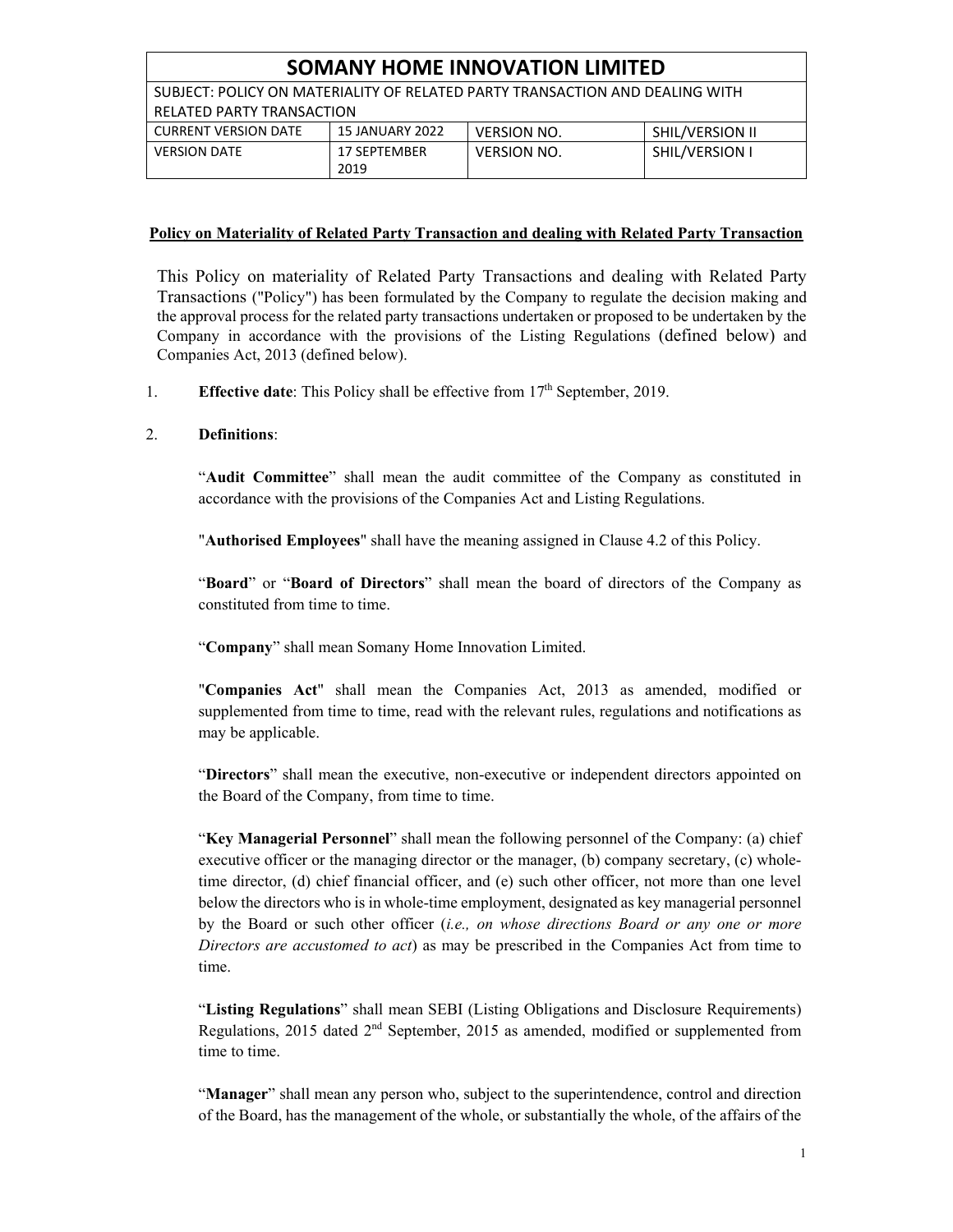| <b>SOMANY HOME INNOVATION LIMITED</b>                                              |                        |                    |                 |  |
|------------------------------------------------------------------------------------|------------------------|--------------------|-----------------|--|
| SUBJECT: POLICY ON MATERIALITY OF RELATED PARTY TRANSACTION AND DEALING WITH       |                        |                    |                 |  |
| <b>RELATED PARTY TRANSACTION</b>                                                   |                        |                    |                 |  |
| <b>CURRENT VERSION DATE</b>                                                        | <b>15 JANUARY 2022</b> | <b>VERSION NO.</b> | SHIL/VERSION II |  |
| <b>SHIL/VERSION I</b><br><b>VERSION DATE</b><br>17 SEPTEMBER<br><b>VERSION NO.</b> |                        |                    |                 |  |
|                                                                                    | 2019                   |                    |                 |  |

Company, and includes a Director or any other person occupying the position of a manager, by whatever name called, whether under a contract of service or not.

**"Material Modifications"** means any modifications to the Related Party Transactions which are approved by the Audit Committee and/or shareholders, as the case may be, which substantially changes the nature of such contract and/or has the effect of increasing the monetary thresholds of the Related Party Transaction as approved by Audit Committee and/or shareholders of the Company, thereof by 20% (twenty percent) or more from the originally approved monetary limits

#### "**Office or Place of Profit**" means:

- (a) with respect to a Director, any office or place where the Director holding it receives from the Company anything by way of remuneration over and above the remuneration to which he is entitled as Director, by way of salary, fee, commission, perquisites, any rent-free accommodation, or otherwise;
- (b) with respect to any other individual, firm, private company or other body corporate, if the individual, firm, private company or body corporate holding it receives from the Company anything by way of remuneration, salary, fee, commission, perquisites, any rent-free accommodation, or otherwise.

"**Policy**" shall mean this Policy on Materiality of Related Party Transaction and dealing with Related Party Transaction, as amended from time to time.

**"Promoter"** shall have the same meaning as assigned to them in the Companies Act and clauses (oo) of sub-regulation (1) of regulation 2 of the Securities and Exchange Board of India (Issue of Capital and Disclosure Requirements) Regulations, 2018.

**"Promoter Group"** shall have the same meaning as assigned to them in the Companies Act and clause (pp) of sub-regulation (1) of regulation 2 of the Securities and Exchange Board of India (Issue of Capital and Disclosure Requirements) Regulations, 2018.

"**Relative**" with reference to any individual, shall mean any individual who is related to the other individual as:

- (a) they are members of a Hindu undivided family,
- (b) they are husband and wife;
- (c) father (including step-father);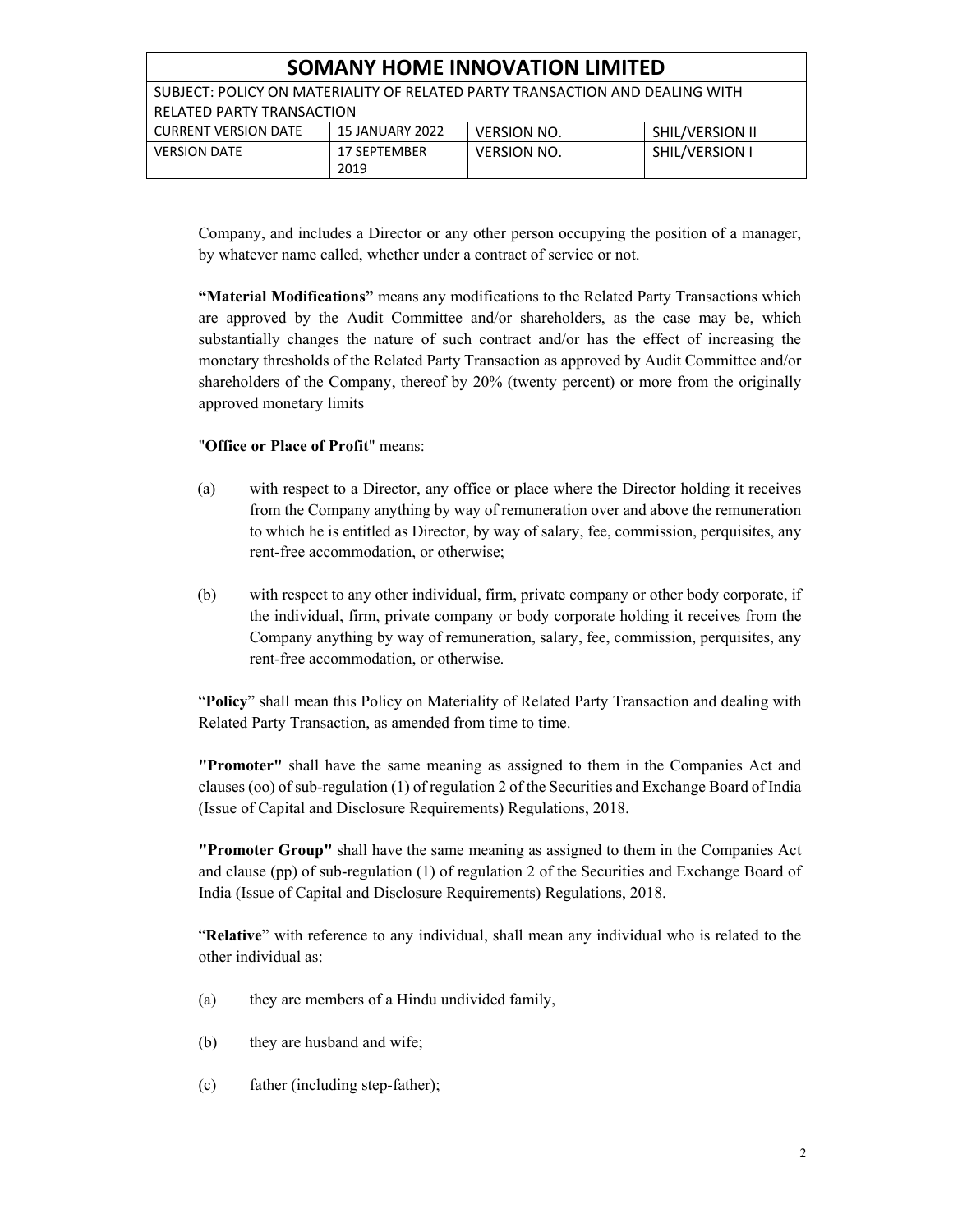# **SOMANY HOME INNOVATION LIMITED**

SUBJECT: POLICY ON MATERIALITY OF RELATED PARTY TRANSACTION AND DEALING WITH RELATED PARTY TRANSACTION

| <b>CURRENT VERSION DATE</b> | 15 JANUARY 2022             | <b>VERSION NO.</b> | <b>SHIL/VERSION II</b> |
|-----------------------------|-----------------------------|--------------------|------------------------|
| <b>VERSION DATE</b>         | <b>17 SEPTEMBER</b><br>2019 | <b>VERSION NO.</b> | SHIL/VERSION I         |

- (d) mother (including step-mother);
- (e) son (including step-son);
- (f) son's wife;
- (g) daughter;
- (h) daughter's husband;
- (i) brother (including step-brother);or
- (j) sister (including step-sister).

"**Related Party**" with reference to the Company shall mean:

- (a) a Director or his Relative;
- (b) a Key Managerial Personnel or his Relative;
- (c) a firm, in which a Director, Manager or his Relative is a partner;
- (d) a private company in which a Director or Manager or his Relative is a member or director;
- (e) a public company in which a Director or Manager is a director and holds along with his Relative more than 2% (two per cent) of paid up share capital of such public company;
- (f) a body corporate whose board of directors, managing director or manager is accustomed to act in accordance with the advice, directions or instructions of a Director or Manager (unless such advice, directions or instructions are given in a professional capacity);
- (g) any person, on whose advice, directions or instructions a Director or Manager is accustomed to act (unless such advice, directions or instructions are given in a professional capacity);
- (h) a body corporate which is a holding, subsidiary or an associate company of the Company;
- (i) a body corporate which is a subsidiary of the holding company to which the Company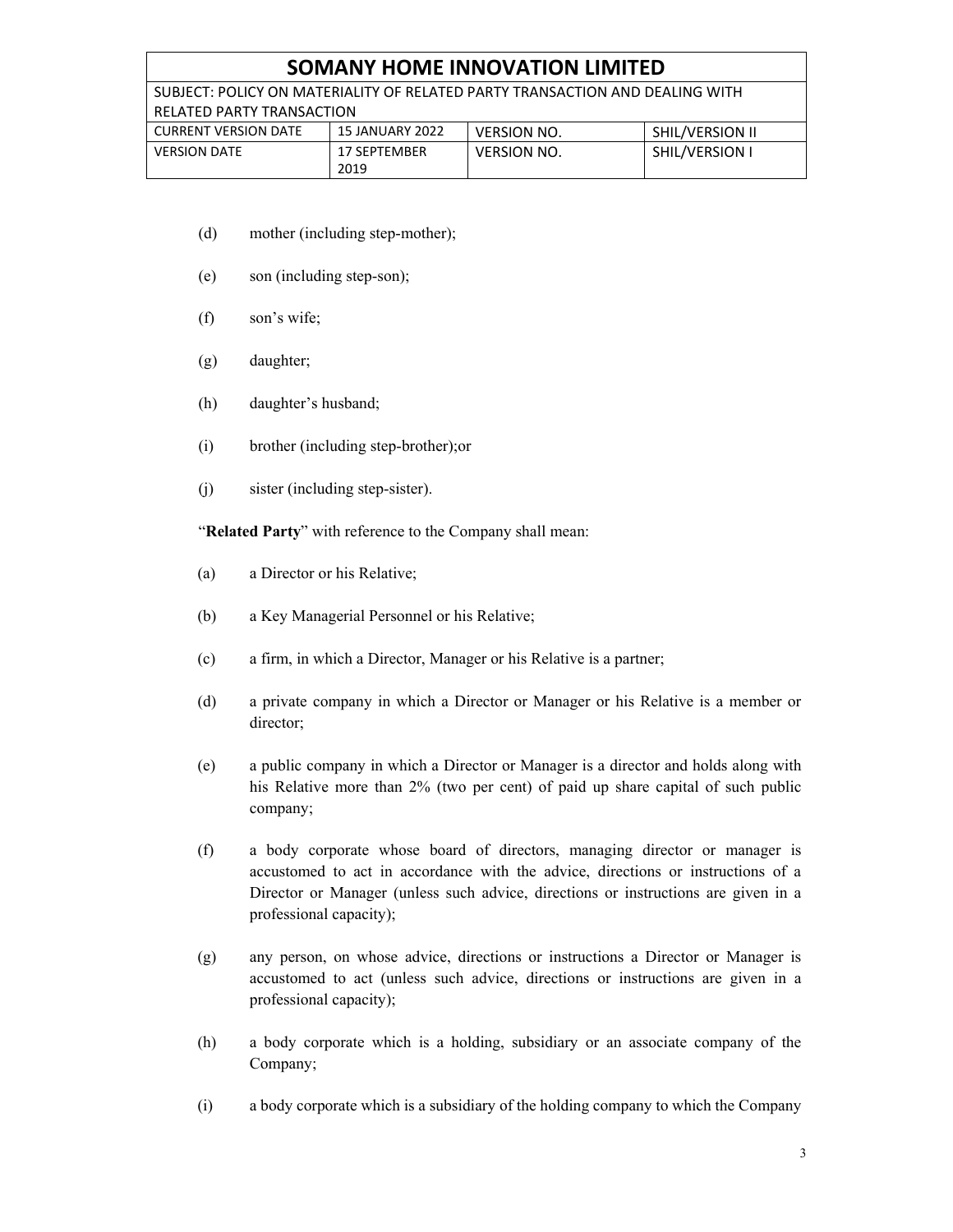| <b>SOMANY HOME INNOVATION LIMITED</b>                                        |                      |                    |                 |  |
|------------------------------------------------------------------------------|----------------------|--------------------|-----------------|--|
| SUBJECT: POLICY ON MATERIALITY OF RELATED PARTY TRANSACTION AND DEALING WITH |                      |                    |                 |  |
| RELATED PARTY TRANSACTION                                                    |                      |                    |                 |  |
| <b>CURRENT VERSION DATE</b>                                                  | 15 JANUARY 2022      | <b>VERSION NO.</b> | SHIL/VERSION II |  |
| <b>VERSION DATE</b>                                                          | 17 SEPTEMBER<br>2019 | <b>VERSION NO.</b> | SHIL/VERSION I  |  |

is also a subsidiary;

(j) an investing company or the venturer of the Company.

*Explanation: For the purpose of aforesaid clause (j), "the investing company or the venturer of a company" means a body corporate whose investment in the Company would result in the Company becoming an associate company of the body corporate.* 

- (k) any person or entity forming a part of the Promoter or Promoter Group of the Company;
- (l) any person or entity, holding equity shares of 20% (twenty percent) or more in the Company or of 10% or more in the Company with effect from April 1, 2023, in the Company either directly or on a beneficial interest basis as provided under Section 89 of the Companies Act at any time, during the immediate preceding financial year;
- (m) a director (other than an independent director) or key managerial personnel of the holding company or his Relative; and
- (n) an entity which is a related party under the applicable accounting standards as amended from time to time.

"**Related Party Database**" shall have the meaning assigned in Clause 4.1 of this Policy.

"**Related Party Transaction**" shall mean:

- (i) a transaction involving a transfer of resources, services or obligations between the Company and the Related Party, regardless of whether price is charged and includes:
	- (a) the Company or any of its subsidiaries on one hand and a Related Party of the Company or any of its subsidiaries on the other hand; or
	- (b) the Company or any of its subsidiaries on one hand, and any other person or entity on the other hand, the purpose and effect of which is to benefit a Related Party of the Company or any of its subsidiaries, *with effect from 1<sup>st</sup> April, 2023*);

*Explanation: A 'transaction' with a related party shall be construed to include a single transaction or a group of transactions in a contract.* 

- (ii) the transactions relating to:
	- (a) sale, purchase or supply of any goods or materials;
	- (b) selling or otherwise disposing of, or buying, property of any kind;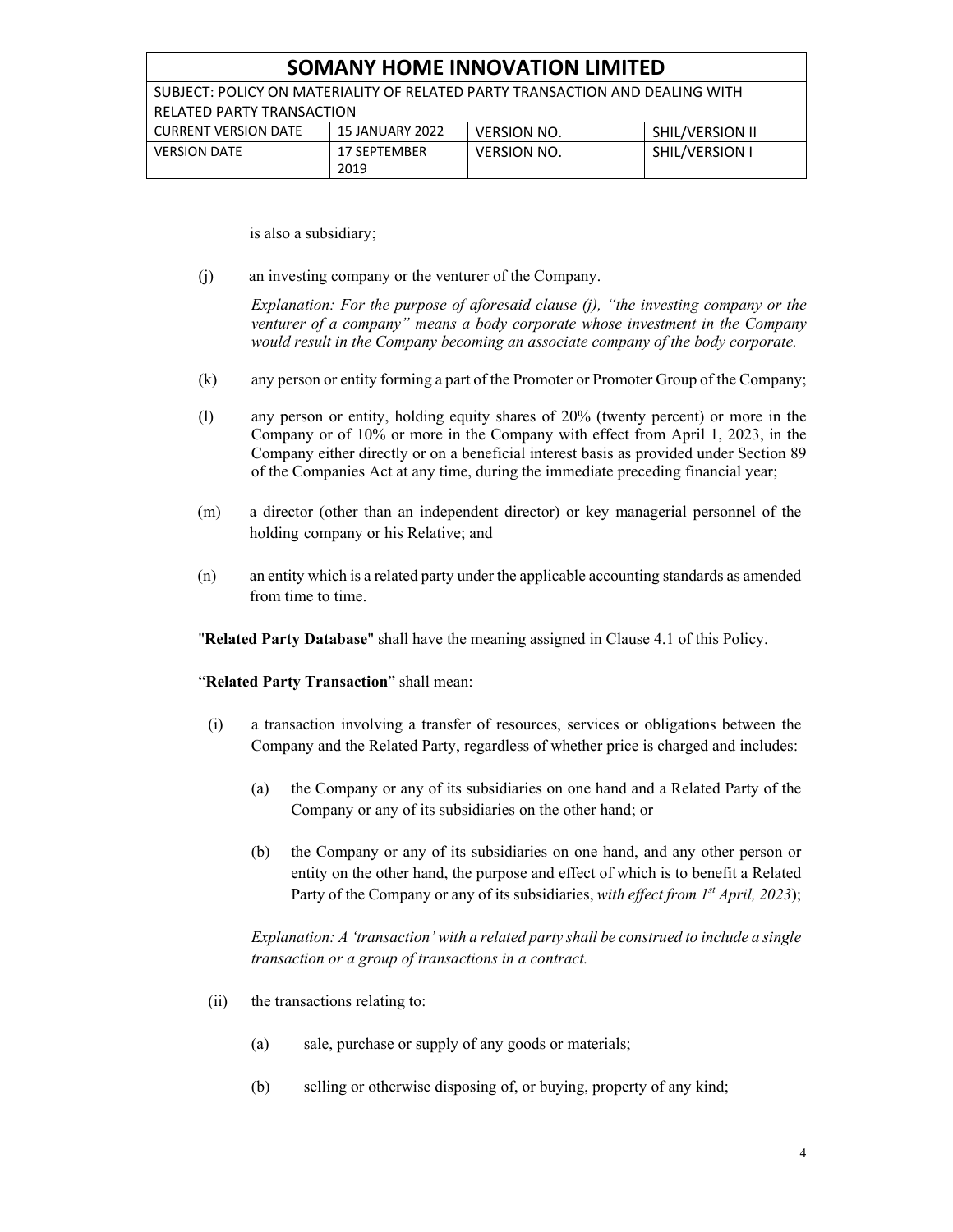# **SOMANY HOME INNOVATION LIMITED**

SUBJECT: POLICY ON MATERIALITY OF RELATED PARTY TRANSACTION AND DEALING WITH RELATED PARTY TRANSACTION

| <b>CURRENT VERSION DATE</b> | <b>15 JANUARY 2022</b> | VERSION NO.        | <b>SHIL/VERSION II</b> |
|-----------------------------|------------------------|--------------------|------------------------|
| <b>VERSION DATE</b>         | 17 SEPTEMBER<br>2019   | <b>VERSION NO.</b> | SHIL/VERSION I         |

- (c) leasing of property of any kind;
- (d) availing or rendering of any services;
- (e) appointment of any agent for purchase or sale of goods, materials, services or property;
- (f) Related Party's appointment to any Office or Place of Profit in the Company, or its holding or subsidiary or associate company; and
- (g) underwriting the subscription of any securities or derivatives thereof of the Company;

Provided following shall not be a Related Party Transaction:

- (a) any transaction for payment of remuneration to a Director or Key Managerial Personnel in connection with his or her duties as a director or any employee of the Company as the case may be, including the reimbursement of reasonable business and travel expenses incurred in the ordinary course of business;
- (b) the issue of specified securities on a preferential basis, subject to compliance of the requirements under the Securities and Exchange Board of India (Issue of Capital and Disclosure Requirements) Regulations, 2018;
- (c) following corporate actions by the Company; (i) sub-division or consolidation of securities; (ii) issuance of securities by way of rights issue or bonus issue; (iii) buy-back of securities, applicable/offered to all shareholders in proportion to their shareholding in the Company; and (iv) payment of dividend, offered to all shareholders in proportion to their shareholding in the Company;
- (d) any transaction in which the Related Party's interest arises solely from the ownership of securities of the Company and all holders of such securities receive the same benefits pro rata to the securities held by them; and
- (e) transactions arising out of compromises, arrangements and amalgamations dealt with under specific provisions of the Companies Act.

"**RPT Thresholds**" shall mean the thresholds for the Related Party Transactions as specified below or such other thresholds with respect to the specified Related Party Transactions as may be specified in the Rules (defined below), from time to time: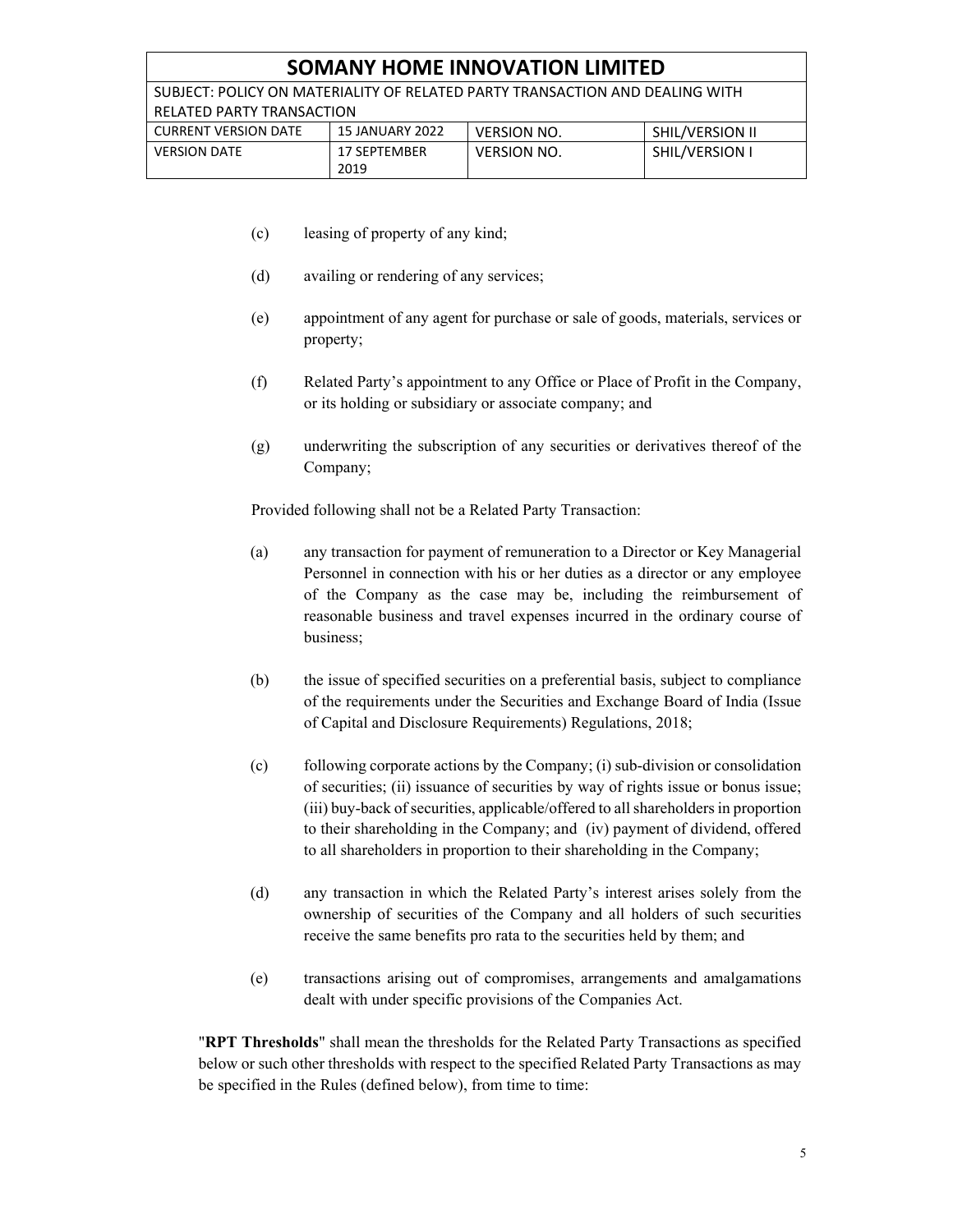# **SOMANY HOME INNOVATION LIMITED**

SUBJECT: POLICY ON MATERIALITY OF RELATED PARTY TRANSACTION AND DEALING WITH RELATED PARTY TRANSACTION<br>CURRENT VERSION DATE 15 JANUARY 2022 CURRENT VERSION DATE 15 JANUARY 2022 VERSION NO. SHIL/VERSION II

| <b>CURRENT VERSION DATE</b> | LO JANUANT ZUZZ      | VERSIUN NU. | SHILI VERSIUN II |
|-----------------------------|----------------------|-------------|------------------|
| <b>VERSION DATE</b>         | 17 SEPTEMBER<br>2019 | VERSION NO. | SHIL/VERSION     |

| S.             | <b>Transactions</b>                       | <b>Thresholds</b>                           |
|----------------|-------------------------------------------|---------------------------------------------|
| no.            |                                           |                                             |
| a.             | Sale, purchase or supply of any           | Amounting to 10% or more of the turnover of |
|                | goods or materials, directly 'or          | the Company                                 |
|                | through appointment of agent              |                                             |
| b.             | Selling or otherwise disposing of or      | Amounting to 10% or more of net worth of    |
|                | buying property of any kind, directly     | the Company                                 |
|                | or through appointment of agent           |                                             |
|                |                                           |                                             |
| $\mathbf{c}$ . | Leasing of property of any kind           | Amounting to 10% or more of the turnover of |
|                |                                           | the Company                                 |
|                |                                           |                                             |
| d.             | Availing or rendering of any services,    | Amounting to 10% or more of the turnover of |
|                | directly or through appointment of        | the Company                                 |
|                | any agent                                 |                                             |
| e.             | Appointment to any Office or Place of     | Monthly remuneration exceeding INR          |
|                | Profit in the Company its subsidiary      | 250,000/-                                   |
|                | company or associate company.             |                                             |
|                |                                           |                                             |
| f.             | Underwriting the subscription of any      | For a remuneration exceeding 1% of the net  |
|                | securities or derivatives thereof, of the | worth of the Company                        |
|                | Company                                   |                                             |

Provided that for the purpose of determining whether the RPT Thresholds are being met with respect to the transactions specified in points (a) to (d) above, the value of transaction or transactions to be entered into either individually or taken together with the previous transactions during the financial year, shall be taken into account.

"**Rules**" shall mean the Companies (Meetings of Board and its Powers) Rules, 2014 as may be amended, modified or supplemented, from time to time.

Other terms used, but not defined herein, shall have the same meaning as assigned to these in the Companies Act, Rules and Listing Regulations.

# 3. **Objective of the Policy**

As a guiding principle, the Company undertakes only such Related Party Transactions that are in the best interest of the Company and its shareholders. This Policy has been formulated and adopted by the Board in order to identify and regulate the Related Party Transactions in accordance with the Companies Act and Listing Regulations, to streamline the approval process and to provide all relevant disclosures to the shareholders of the Company and ensure best governance practices are followed and legal compliance is done.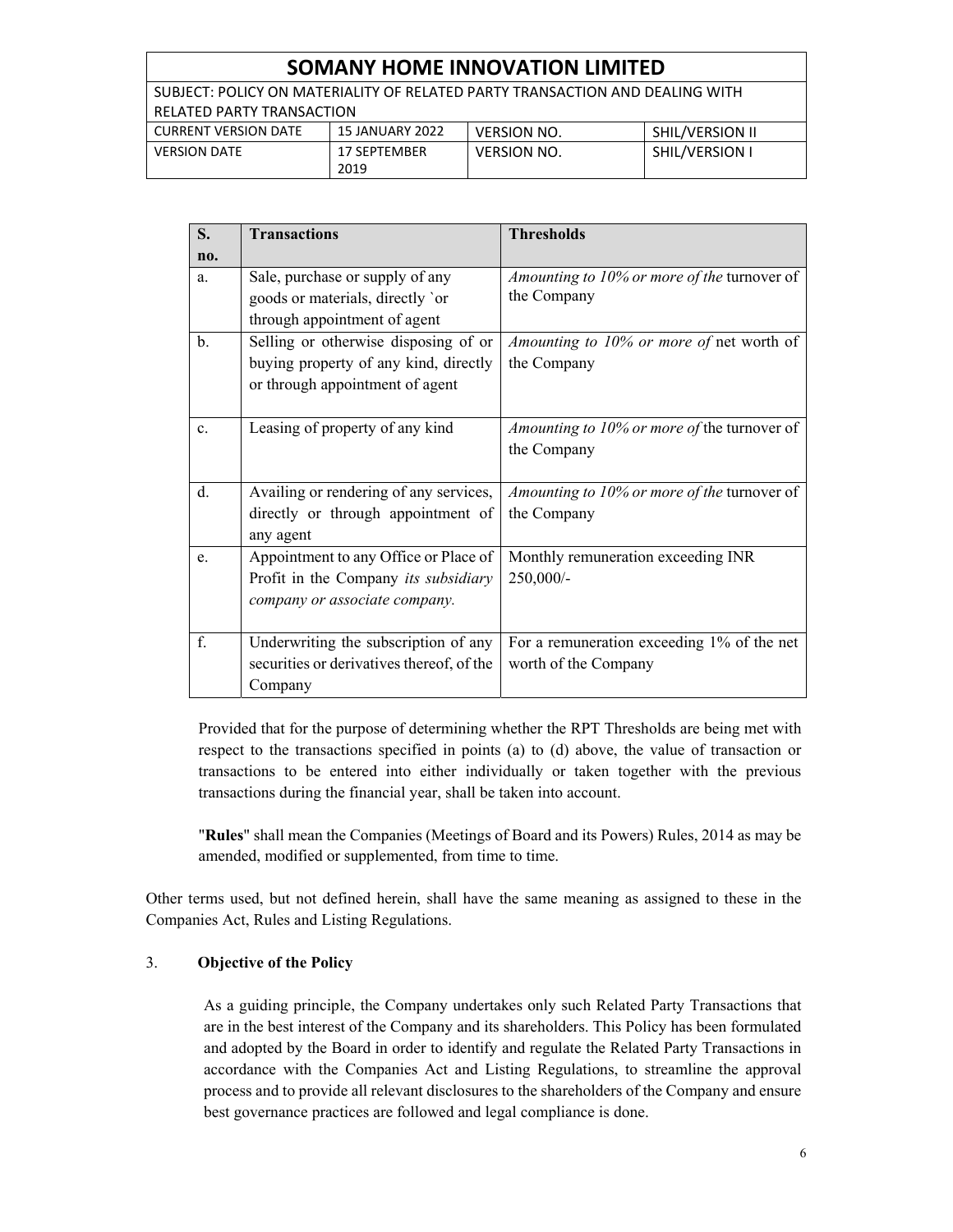| <b>SOMANY HOME INNOVATION LIMITED</b>                                        |                        |                    |                        |
|------------------------------------------------------------------------------|------------------------|--------------------|------------------------|
| SUBJECT: POLICY ON MATERIALITY OF RELATED PARTY TRANSACTION AND DEALING WITH |                        |                    |                        |
| RELATED PARTY TRANSACTION                                                    |                        |                    |                        |
| <b>CURRENT VERSION DATE</b>                                                  | <b>15 JANUARY 2022</b> | <b>VERSION NO.</b> | <b>SHIL/VERSION II</b> |
| <b>VERSION DATE</b>                                                          | 17 SEPTEMBER           | <b>VERSION NO.</b> | SHIL/VERSION I         |
|                                                                              | 2019                   |                    |                        |

#### 4. **Identification of Related Party Transactions**

- 4.1 The management of the Company shall maintain a database of all the Related Parties and update the same from time to time ("**Related Party Database**"). All Directors, Key Managerial Personnel and Manager, if any, are required to notify the Company of any additions or modifications to the list of Related Parties disclosed by them.
- 4.2 The Board has granted authority to certain employees of the Company ("Authorised Employees") for entering into transactions for and on behalf of the Company. All such Authorised Employees shall be provided access to the Related Party Database. Prior to entering into/finalising any transaction on behalf of the Company, each Authorised Employee or any person designated by such Authorised Employee is required to check the Related Party Database to ensure that the proposed transaction does not involve a Related Party. In case of any proposed transaction involves a Related Party ("Proposed Related Party Transaction"), the Authorised Employee shall notify the chairman and managing director of the Company or the company secretary of the Company about the details of the relevant Related Party and the Proposed Related Party Transaction.
- 4.3 Upon being informed of any Proposed Related Party Transaction, the managing director of the Company or the company secretary of the Company is required to place the relevant details of the Proposed Related Party Transaction before the Audit Committee.

# 5. **Role of the Audit Committee with respect to Related Party Transactions**

5.1. All Related Party Transactions and its subsequent Material Modifications shall be placed before the Audit Committee for its prior approval in accordance with the provisions of the Companies Act and Listing Regulations,

# Provided further that:

- (a) Prior approval of the Audit Committee of the Company shall be required for any Related Party Transaction and its subsequent Material Modifications in which the Company's subsidiary is a party but the Company is not a party and if the value of such transaction, whether entered into individually or taken together with previous transactions during a financial year, exceeds 10% (ten per cent) of the annual consolidated turnover as per the last audited financial statements of the Company.
- (b) With effect from April 1, 2023, prior approval of the Audit Committee of the Company will be required for a Related Party Transaction and its subsequent Material Modifications in which the Company's subsidiary is a party but the Company is not a party and if the value of such transaction, whether entered into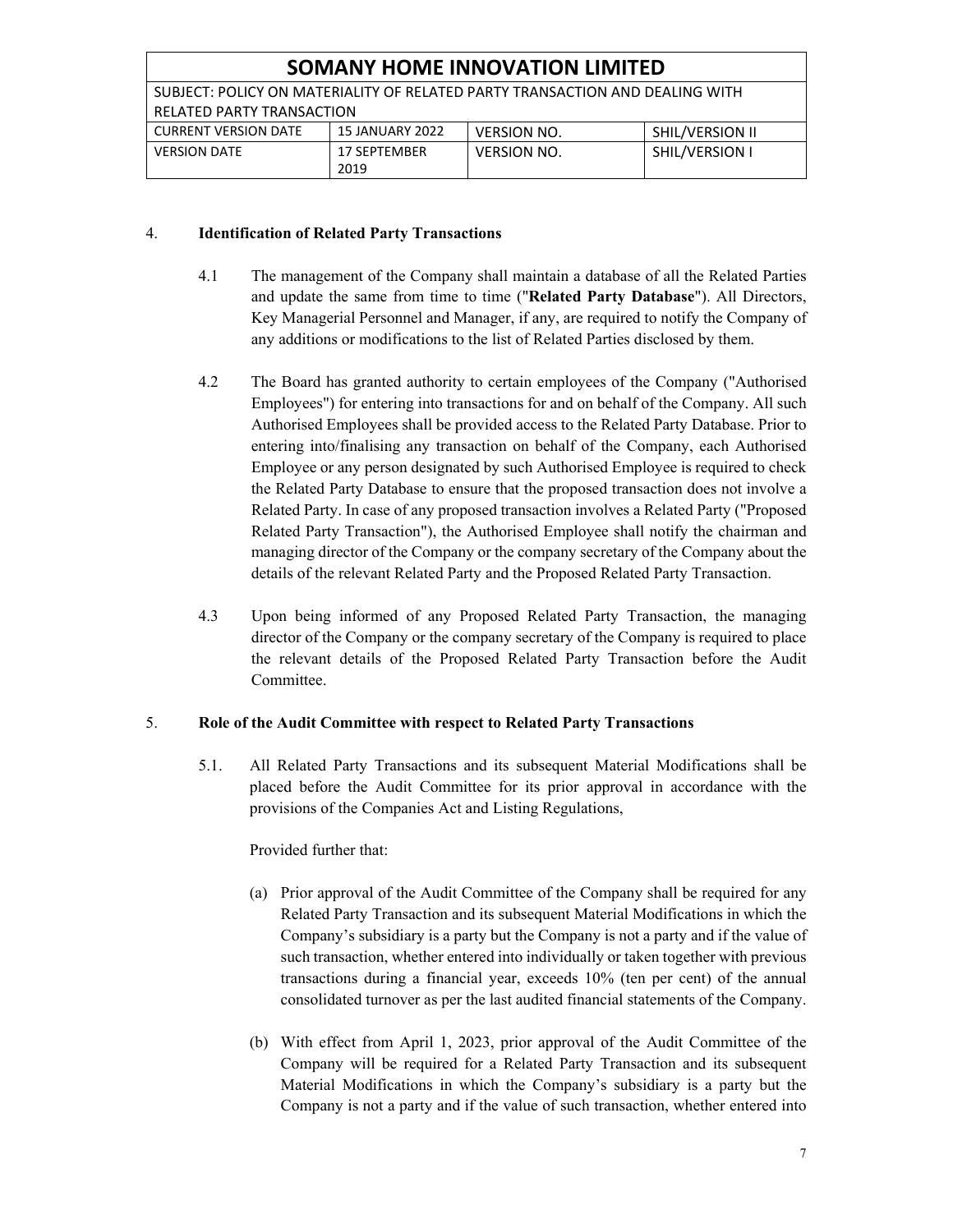| <b>SOMANY HOME INNOVATION LIMITED</b>                                        |                        |                    |                       |
|------------------------------------------------------------------------------|------------------------|--------------------|-----------------------|
| SUBJECT: POLICY ON MATERIALITY OF RELATED PARTY TRANSACTION AND DEALING WITH |                        |                    |                       |
| <b>RELATED PARTY TRANSACTION</b>                                             |                        |                    |                       |
| <b>CURRENT VERSION DATE</b>                                                  | <b>15 JANUARY 2022</b> | <b>VERSION NO.</b> | SHIL/VERSION II       |
| <b>VERSION DATE</b>                                                          | 17 SEPTEMBER           | <b>VERSION NO.</b> | <b>SHIL/VERSION I</b> |
|                                                                              | 2019                   |                    |                       |

individually or taken together with previous transactions during a financial year, exceeds 10% (ten per cent) of the annual standalone turnover as per the last audited financial statements of the subsidiary.

- (c) No prior approval of Audit Committee of the Company will be required for a Related Party Transaction in which the Company's listed subsidiary (if any) is a party but the Company is not a party, if Regulation 23 and Regulation 15(2) Listing Regulations are applicable to such listed subsidiary.
- 5.2. The Audit Committee may grant omnibus approval for Related Party Transactions proposed to be entered into by the Company subject to the following conditions:
	- (a) Audit Committee shall have the power to lay down the criteria for granting the omnibus approval in line with this Policy and such approval shall be applicable in respect of transactions which are repetitive in nature.
	- (b) Audit Committee shall satisfy itself about the need for such omnibus approval and that such approval is in the interest of the Company.
	- (c) Such omnibus approval of Audit Committee shall specify (i) the name/s of the Related Party, nature of transaction, period of transaction, maximum amount of transactions that can be entered into, (ii) the indicative base price / current contracted price and the formula for variation in the price if any and (iii) such other conditions as the Audit Committee may deem fit; provided however, where the need for a Related Party Transaction cannot be foreseen and aforesaid details are not available, Audit Committee may grant omnibus approval for such transactions subject to the value not exceeding Rs.1 crore per transaction.
	- (d) Audit Committee shall review, at least on a quarterly basis, the details of Related Party Transaction entered by the Company pursuant to each of the omnibus approval given.
	- (e) Such omnibus approvals given by Audit Committee shall be valid for a period not exceeding one year and the Company shall require the fresh approvals after expiry of the aforesaid one year period.
- 5.3. The Audit Committee shall, after obtaining approval of the Board of Directors, while specifying the criteria for making the omnibus approval shall include the following in the criteria, namely:-
	- (a) maximum value of the transactions, in aggregate, which can be allowed under the omnibus route in a year;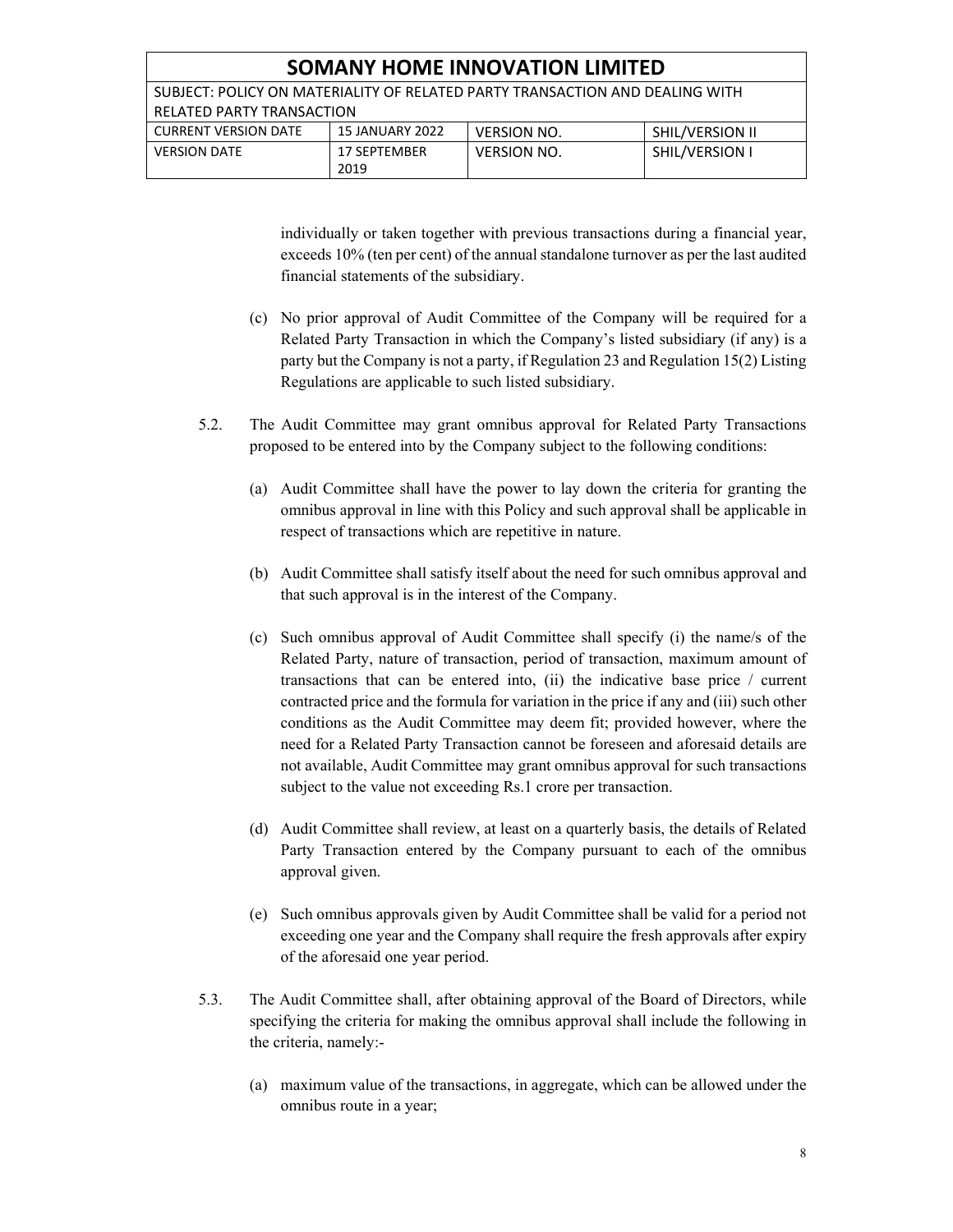| <b>SOMANY HOME INNOVATION LIMITED</b>                                        |                 |                    |                 |
|------------------------------------------------------------------------------|-----------------|--------------------|-----------------|
| SUBJECT: POLICY ON MATERIALITY OF RELATED PARTY TRANSACTION AND DEALING WITH |                 |                    |                 |
| <b>RELATED PARTY TRANSACTION</b>                                             |                 |                    |                 |
| <b>CURRENT VERSION DATE</b>                                                  | 15 JANUARY 2022 | <b>VERSION NO.</b> | SHIL/VERSION II |
| <b>VERSION DATE</b>                                                          | 17 SEPTEMBER    | <b>VERSION NO.</b> | SHIL/VERSION I  |
|                                                                              | 2019            |                    |                 |

- (b) the maximum value per transaction which can be allowed;
- (c) extent and manner of disclosures to be made to the Audit Committee at the time of seeking omnibus approval;
- (d) review, at such intervals as the Audit Committee may deem fit, related party transaction entered into by the company pursuant to each of the omnibus approval made;
- (e) transactions which cannot be subject to the omnibus approval by the Audit Committee.
- 5.4. Any member of the Audit Committee who has a potential interest in any Related Party Transaction will rescue himself and abstain from discussion and voting on the approval of the related party transaction. However, only those members of the Audit Committee, who are independent directors, shall approve the Related Party Transactions and subsequent Material Modifications.
- 5.5. The Audit Committee, while assessing a Proposed Related Party Transaction, shall determine whether the transaction may be considered to be (a) in ordinary course of business of the Company; (b) on arms' length or (c) a material Related Party Transaction. In order to determine these conditions, the Audit Committee shall be guided by the following:
	- **(a) Ordinary Course of Business**: A transaction may be considered in the ordinary course of business of the Company if (i) the object of the Company permit it;(ii) the Company has frequently undertaken similar transactions in the past; and (iii) if such transactions are a part of the industry practice.
	- **(b) Arms' Length:** 
		- (i) A transaction would be considered on arms' length if it is on terms not less favourable to the Company than terms generally available with an unrelated entity.
		- (ii) The Audit Committee may require the management of the Company or its employees to provide relevant data to determine whether the relevant transaction is on arms' length and/or may take advice from professionals.
		- (iii) The Audit Committee must make its determination on the basis of generally accepted norms.
		- (iv) In case the Company has not entered into transaction similar to the Proposed Related Party Transaction with any unrelated entity or the Proposed Related Party Transaction involves any proprietary technology, professional expertise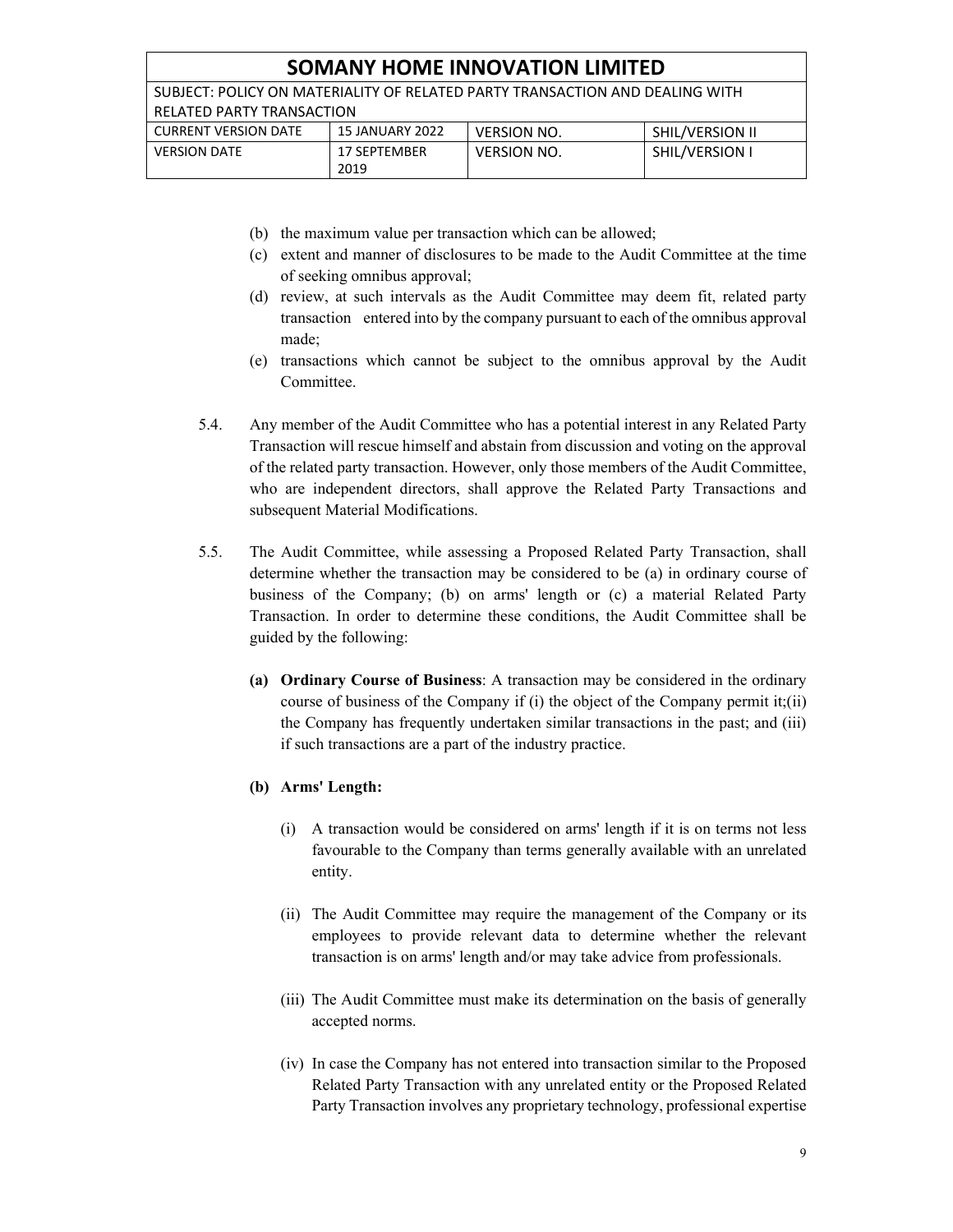| <b>SOMANY HOME INNOVATION LIMITED</b>                                        |                      |                    |                 |
|------------------------------------------------------------------------------|----------------------|--------------------|-----------------|
| SUBJECT: POLICY ON MATERIALITY OF RELATED PARTY TRANSACTION AND DEALING WITH |                      |                    |                 |
| RELATED PARTY TRANSACTION                                                    |                      |                    |                 |
| <b>CURRENT VERSION DATE</b>                                                  | 15 JANUARY 2022      | <b>VERSION NO.</b> | SHIL/VERSION II |
| <b>VERSION DATE</b>                                                          | 17 SEPTEMBER<br>2019 | <b>VERSION NO.</b> | SHIL/VERSION I  |

of the Related Party or any special circumstances, the Audit Committee must take into account terms of comparable transaction undertaken by other entities in the same sector, to determine whether the Proposed Related Party Transaction is on arms' length or not.

#### **(c) Materiality:**

(i) Any Proposed Related Party Transaction will be considered as a material Related Party Transaction if the value of such a transaction (or value of all previous transactions with such Related Party, taken together, in a financial year) exceeds Rs.1,000 crore or 10% of annual consolidated turnover of the Company as per the last audited financial statements of the Company, whichever is lower.

Provided that a transaction involving payments made to a Related Party with respect to brand usage or royalty will be considered material transactions, if the transactions(s) to be entered into individually or taken together with previous transactions during a financial year, exceed 5% of the annual consolidated turnover of the Company as per the last audited financial statements of the Company.

- (ii) Any Proposed Related Party Transaction, which is not in ordinary course of business or not on arms' length and is of a value more than the RPT Thresholds, shall also be considered as material Related Party Transaction.
- (iii) Other factors that may be considered for determining materiality of the Proposed Related Party Transaction are:(A) whether the transaction has inherent reputational risks; (B) are any significant restrictions proposed to be imposed on the Company, such as non-compete obligations which are uncommon for similar transactions; and (C) does the transaction affect the independence of an Independent Director
- (iv) The criteria/threshold for determining the materiality of a specific transaction under this Policy shall be duly approved by the Board of Directors and the Policy shall be reviewed by the Board of Directors at least once every 3 (three) years and updated accordingly.
- 5.6. In the event the Audit Committee:
	- (a) approves the Proposed Related Party Transaction and is of the view that such a transaction is in ordinary course, on arms' length and a non- material Related Party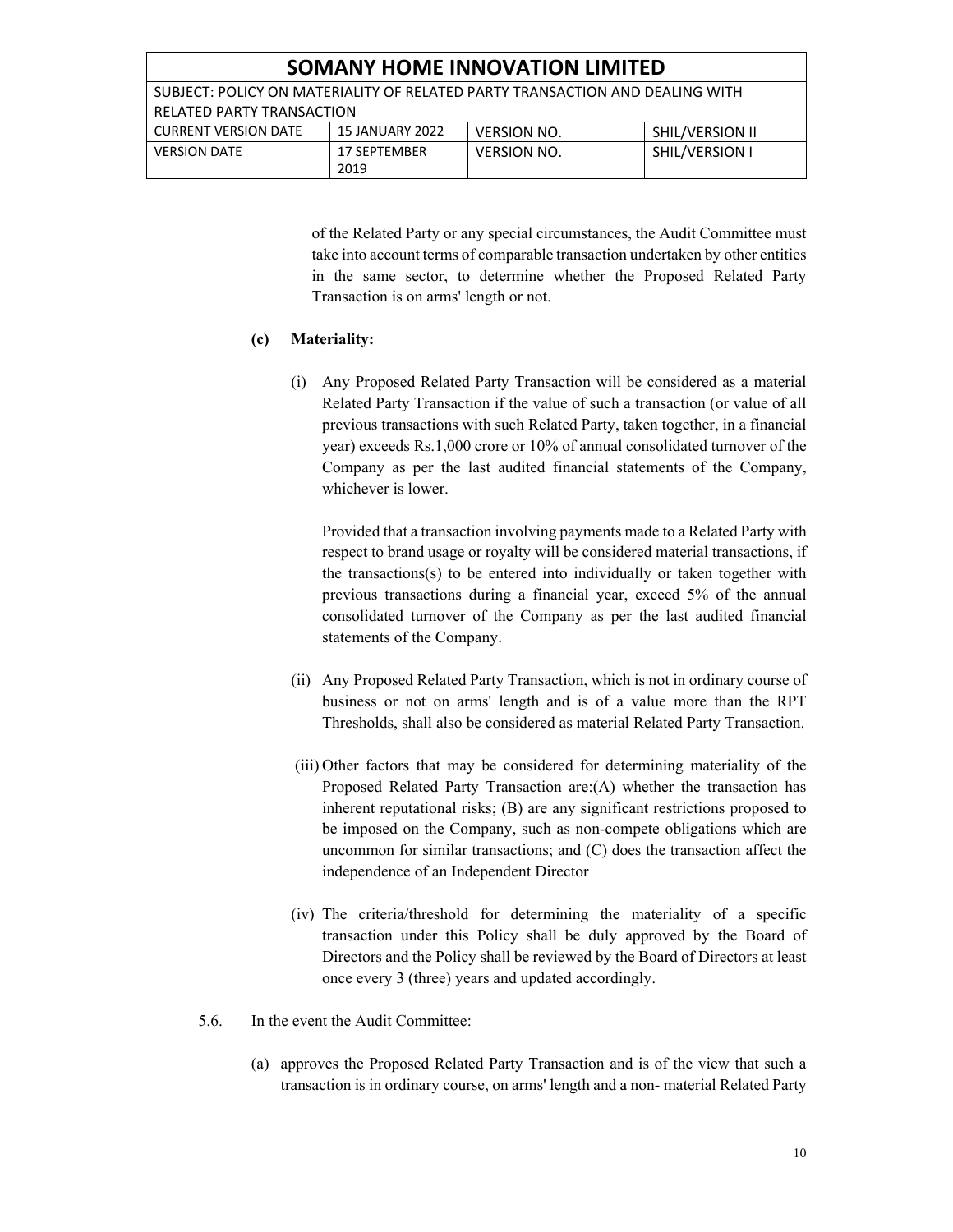| <b>SOMANY HOME INNOVATION LIMITED</b>                                        |                      |                    |                       |
|------------------------------------------------------------------------------|----------------------|--------------------|-----------------------|
| SUBJECT: POLICY ON MATERIALITY OF RELATED PARTY TRANSACTION AND DEALING WITH |                      |                    |                       |
| RELATED PARTY TRANSACTION                                                    |                      |                    |                       |
| <b>CURRENT VERSION DATE</b>                                                  | 15 JANUARY 2022      | <b>VERSION NO.</b> | SHIL/VERSION II       |
| <b>VERSION DATE</b>                                                          | 17 SEPTEMBER<br>2019 | <b>VERSION NO.</b> | <b>SHIL/VERSION I</b> |
|                                                                              |                      |                    |                       |

Transaction, the Company may proceed with the Proposed Related Party Transaction with the approval of the Audit Committee;

- (b) approves the Proposed Related Party Transaction, but is of the view that the Proposed Related Party Transaction, is either (i) not in ordinary course, or not on arms' length or both; (ii) but is a non-material Related Party Transaction and does not exceed the RPT Thresholds, the Audit Committee must recommend it for Board approval;
- (c) approves the Proposed Related Party Transaction, but is of the view that the Proposed Related Party Transaction, either (i) is not in ordinary course, or not on arms' length or both and exceeds the RPT Thresholds; or (ii) is a material Related Party Transaction (irrespective of whether it is in ordinary course, or on arms' length), Audit Committee must recommend it for Board approval and shareholders' prior approval to be obtained through an ordinary resolution in accordance with the provisions of the Companies Act and Listing Regulations.
- 5.7. In the event the Audit Committee does not approve the Proposed Related Party Transaction, the Audit Committee must state reasons for the same. The Audit Committee may make specific recommendations to the management of the Company for the amendments/modifications that are required to the terms of the Proposed Related Party Transaction. The Audit Committee must liaise with the management of the Company to understand the commercial requirements to enter into the Proposed Related Party Transaction and take these into account while accessing the Proposed Related Party Transaction.

# 6. **Approval from the Board**

- 6.1 In the event the Audit Committee is of the view that the Proposed Related Party Transaction is either (i) not in ordinary course, or (ii) not on arms' length or both, the Proposed Related Party Transaction shall be placed before Board for its approval. The Board shall consider the Proposed Related Party Transaction in a meeting and the agenda for such a Board meeting shall at least provide the following details:
	- (a) name of the Related Party and nature of relationship;
	- (b) nature, duration and particulars of the Proposed Related Party Transaction;
	- (c) material terms of the Proposed Related Party Transaction including the value, if any;
	- (d) any advance paid or received for the Proposed Related Party Transaction, if any;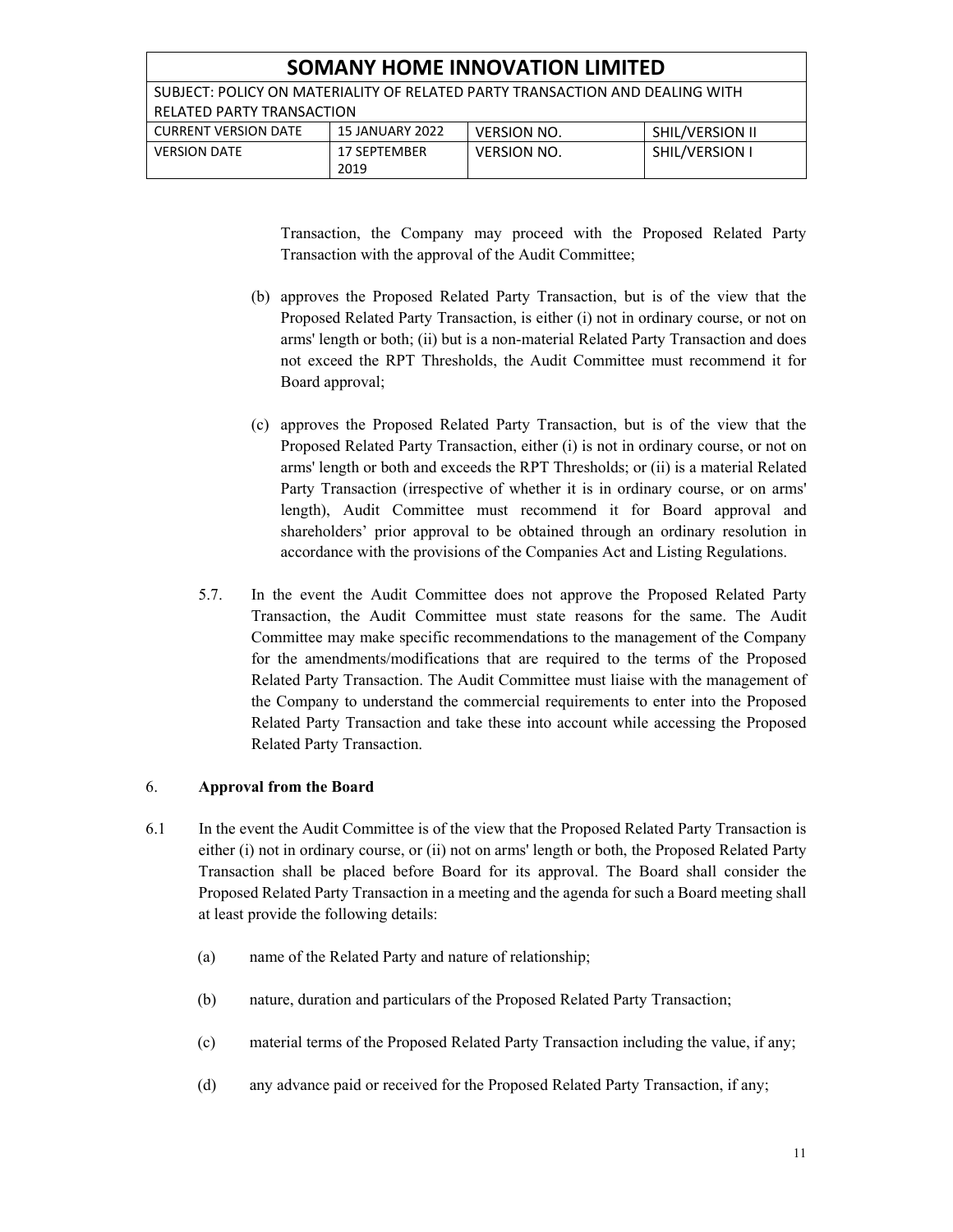| <b>SOMANY HOME INNOVATION LIMITED</b>                                        |                 |                    |                       |
|------------------------------------------------------------------------------|-----------------|--------------------|-----------------------|
| SUBJECT: POLICY ON MATERIALITY OF RELATED PARTY TRANSACTION AND DEALING WITH |                 |                    |                       |
| RELATED PARTY TRANSACTION                                                    |                 |                    |                       |
| <b>CURRENT VERSION DATE</b>                                                  | 15 JANUARY 2022 | <b>VERSION NO.</b> | SHIL/VERSION II       |
| <b>VERSION DATE</b>                                                          | 17 SEPTEMBER    | <b>VERSION NO.</b> | <b>SHIL/VERSION I</b> |
|                                                                              | 2019            |                    |                       |

- (e) the manner of determining the pricing and other commercial terms, both included as part of written contract proposed to be entered into in relation to the Proposed Related Party Transaction and those that are not a part of the contract;
- (f) whether all factors relevant to the Proposed Related Party Transaction have been considered, if not, the details of factors not considered with the rationale for not considering those factors; and
- (g) any other information relevant or important for the Board to take a decision on the proposed transaction.
- 6.2 Where a Director is, directly or indirectly, interested in the Proposed Related Party Transaction, such Director shall not be present at the Board meeting where the Proposed Related Party Transaction is being deliberated upon.
- 6.3 In the event the Board approves the Proposed Related Party Transaction and (a) the transaction is of a value less than the RPT Thresholds and (b) in the opinion of the Audit Committee is a non-material Related Party Transaction, the Company can undertake the transaction post the Board approval.
- 6.4 In the event, the Proposed Related Party Transaction is of a value specified in the RPT Thresholds or in the opinion of the Audit Committee such Proposed Related Party Transaction is a material Related Party Transaction; or in case of any subsequent Material Modification, then such Proposed Related Party Transaction and subsequent Material Modification shall require prior approval by an ordinary resolution of the shareholders of the Company.
- 6.5 For ease of reference, the approvals required for various Related Party Transactions are given below:

| <b>Approvals</b><br>required from | <b>Audit Committee only</b>                                                                    | <b>Audit Committee and</b><br><b>Board only</b>                                                | <b>Audit Committee,</b><br><b>Board and</b><br>shareholders by<br>ordinary resolution          |
|-----------------------------------|------------------------------------------------------------------------------------------------|------------------------------------------------------------------------------------------------|------------------------------------------------------------------------------------------------|
| <b>Nature of</b><br>transaction   | <b>Related Party Transactions</b><br>and subsequent<br>Material<br>Modifications which<br>are: | <b>Related Party</b><br>Transactions and<br>subsequent Material<br>Modifications which<br>are: | <b>Related Party</b><br>Transactions and<br>subsequent Material<br>Modifications which<br>are: |
|                                   | In ordinary course of<br>(a)<br>business, and on<br>arms' length and DO                        | Either not in<br>(a)<br>ordinary course<br>of business or not                                  | Either not in<br>(a)<br>ordinary course<br>of business or not                                  |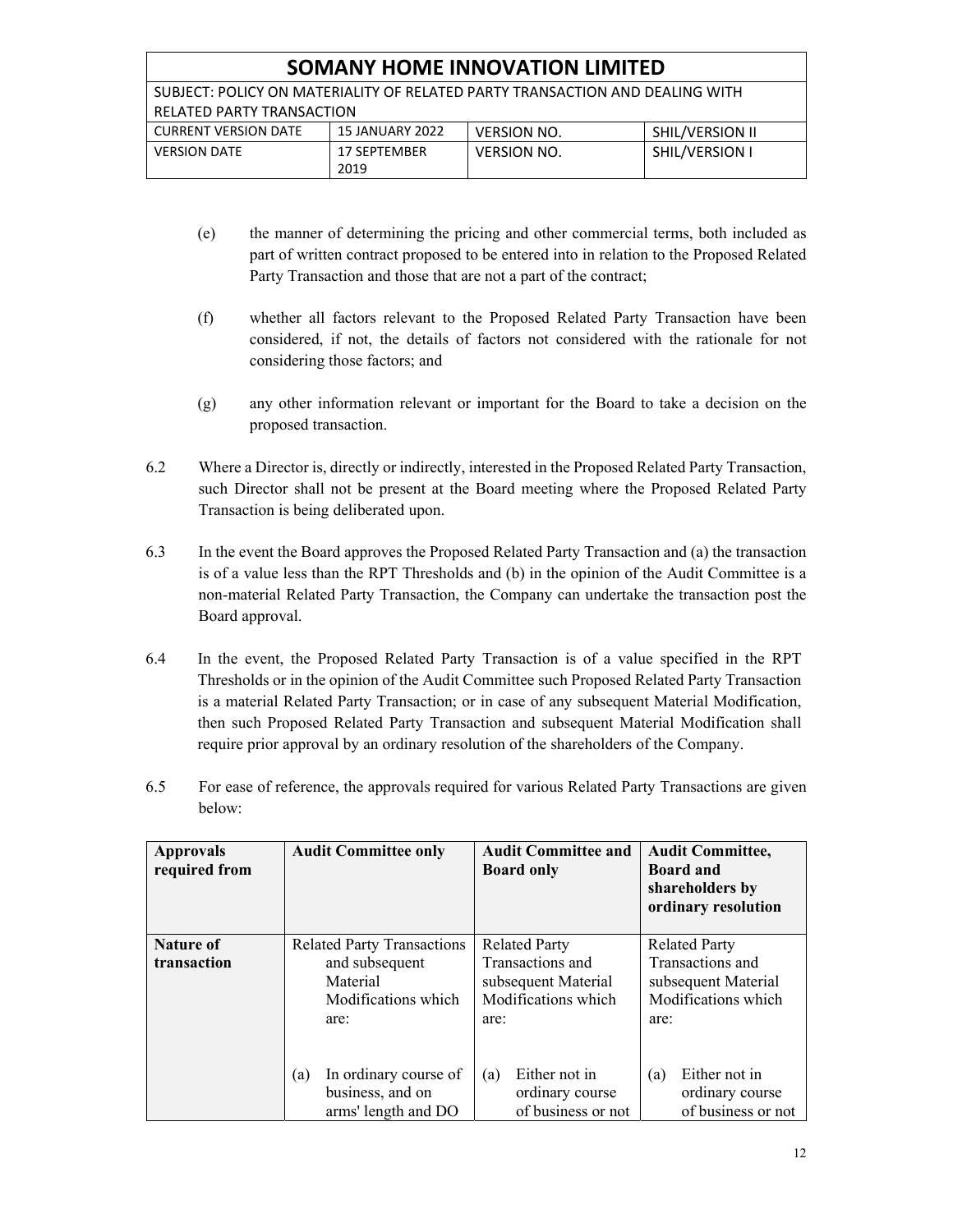| <b>SOMANY HOME INNOVATION LIMITED</b>                                        |                 |                    |                 |
|------------------------------------------------------------------------------|-----------------|--------------------|-----------------|
| SUBJECT: POLICY ON MATERIALITY OF RELATED PARTY TRANSACTION AND DEALING WITH |                 |                    |                 |
| RELATED PARTY TRANSACTION                                                    |                 |                    |                 |
| <b>CURRENT VERSION DATE</b>                                                  | 15 JANUARY 2022 | <b>VERSION NO.</b> | SHIL/VERSION II |
| <b>VERSION DATE</b>                                                          | 17 SEPTEMBER    | <b>VERSION NO.</b> | SHIL/VERSION I  |
|                                                                              | 2019            |                    |                 |

| NOT exceed the RPT<br>Thresholds,                                      | on arms' length or<br>both, but DO<br>NOT exceed the<br>RPT Thresholds; | on arms' length,<br>or both AND<br>exceed the RPT<br>Thresholds;                                                                                                      |
|------------------------------------------------------------------------|-------------------------------------------------------------------------|-----------------------------------------------------------------------------------------------------------------------------------------------------------------------|
| And                                                                    | And                                                                     | <b>OR</b>                                                                                                                                                             |
| are non-material<br>(b)<br><b>Related Party</b><br><b>Transactions</b> | are non- material<br>(b)<br><b>Related Party</b><br><b>Transactions</b> | are material<br>(b)<br><b>Related Party</b><br>Transactions,<br>(irrespective of<br>whether these are<br>in ordinary<br>course of<br>business and on<br>arms' length) |

# 7. **Approval by the Shareholders**

- 7.1 In case, a prior shareholders' approval is required for undertaking any Proposed Related Party Transaction and its subsequent Material Modifications (if any) in accordance with provisions of the Companies Act and/or Listing Regulations, then the explanatory statement annexed to the notice of the shareholders' meeting shall, at a minimum, provide the following details:
	- (a) name of the Related Party;
	- (b) name of the Director or Key Managerial Personnel who is related, if any;
	- (c) natural of the relationship;
	- (d) nature, material terms, monetary value and particulars of the Proposed Related Party Transaction;
	- (e) any other information relevant or important for the shareholders to take a decision on the Proposed Related Party Transaction; and
	- (f) in case the relevant Related Party is a Company, the extent of shareholding interest in such Related Party of every promoter, director, manager, if any, and of every other Key Managerial Personnel of the Company, if the extent of such shareholding is more than 2% of the paid-up share capital of the Related Party.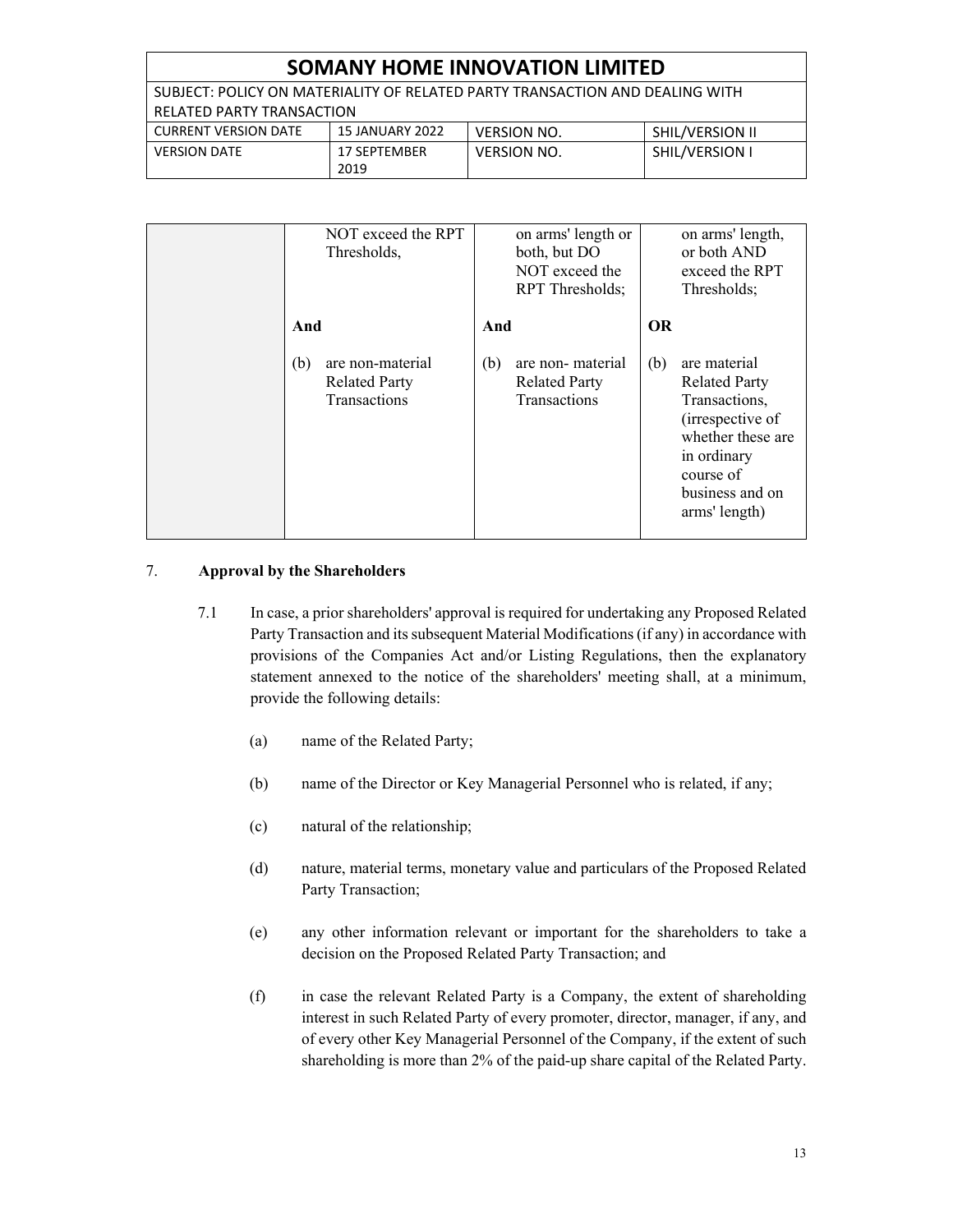| <b>SOMANY HOME INNOVATION LIMITED</b>                                        |                        |                    |                 |
|------------------------------------------------------------------------------|------------------------|--------------------|-----------------|
| SUBJECT: POLICY ON MATERIALITY OF RELATED PARTY TRANSACTION AND DEALING WITH |                        |                    |                 |
| <b>RELATED PARTY TRANSACTION</b>                                             |                        |                    |                 |
| <b>CURRENT VERSION DATE</b>                                                  | <b>15 JANUARY 2022</b> | <b>VERSION NO.</b> | SHIL/VERSION II |
| <b>VERSION DATE</b>                                                          | 17 SEPTEMBER<br>2019   | <b>VERSION NO.</b> | SHIL/VERSION I  |

- 7.2 No shareholder/entities of the Company, who fall within the definition of a Related Party shall vote to approve such resolutions whether such shareholder is a party to the particular transaction or not.
- 7.3 The voting on a shareholders' resolution pertaining to the Proposed Related Party Transaction may be by way of poll, electronic means or postal ballot or any other manner as permitted in the Companies Act.

# 8. **No Approval**

 The requirement of Related Party Transactions approval from Audit Committee, Board of Directors and shareholders of the Company shall not be applicable for the following transactions:

- (a) entered into between the Company and its wholly owned subsidiaries whose accounts are consolidated with the Company and placed before the shareholders of the Company at the general meeting for approval; and
- (b) entered into between two wholly-owned subsidiaries of the Company, whose accounts are consolidated with the Company and placed before the shareholders of the Company at the general meeting for approval.

# 9. **Maintenance of Registers and Disclosures**

- 9.1 The Company shall maintain a register of all contracts or arrangements entered into by the Company with the Related Parties, in a form and manner prescribed under the Companies Act ("**Related Party Transactions Register**"). Such Related Party Transactions Register shall be preserved permanently and kept at the registered office of the Company.
- 9.2 After entering any particulars in the Related Party Transactions Register, the register shall be placed before the next meeting of the Board and signed by all the Directors present at such meeting. The Related Party Transactions Register shall be produced at every annual general meeting of the Company and remain open and accessible during the continuance of the meeting.
- 9.3 All Related Party Transactions entered into by the Company shall be disclosed in the Board's report to be appended to the annual financial statements of the Company, along with the justifications for entering in such Related Party Transaction.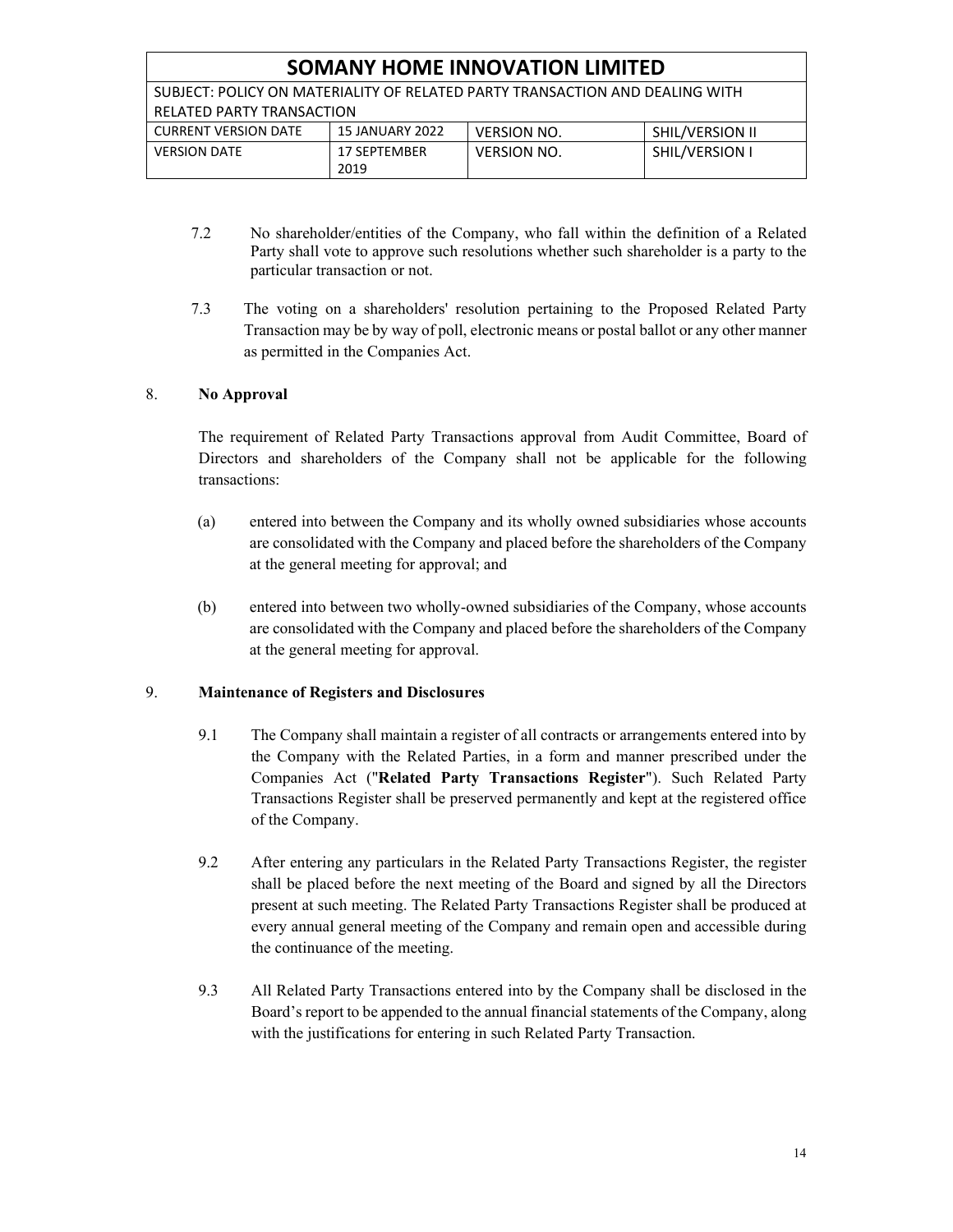| <b>SOMANY HOME INNOVATION LIMITED</b>                                        |                 |                    |                 |
|------------------------------------------------------------------------------|-----------------|--------------------|-----------------|
| SUBJECT: POLICY ON MATERIALITY OF RELATED PARTY TRANSACTION AND DEALING WITH |                 |                    |                 |
| RELATED PARTY TRANSACTION                                                    |                 |                    |                 |
| <b>CURRENT VERSION DATE</b>                                                  | 15 JANUARY 2022 | <b>VERSION NO.</b> | SHIL/VERSION II |
| <b>VERSION DATE</b>                                                          | 17 SEPTEMBER    | <b>VERSION NO.</b> | SHIL/VERSION I  |
|                                                                              | 2019            |                    |                 |

- 9.4 All material Related Party Transactions shall be disclosed by the Company quarterly along with the compliance report on corporate governance and in its annual report, as may be required under Listing Regulations.
- 9.5 In addition to the above, the Company shall make all other disclosures as may be prescribed under Listing Regulations, the Companies Act and the relevant accounting standards from time to time.
- 9.6 The company secretary for the Company shall maintain the minutes of all meetings of the Audit Committee, the Board and the shareholders wherein any Related Party Transactions have been considered or deliberated upon.
- 9.7 The Company shall submit within 15 days from the date of publication of its standalone and consolidated financial results for the half year, disclosures of Related Party Transactions on a consolidated basis, in the format specified in the relevant accounting standards for annual results to the stock exchanges and publish the same on its website. Provided further that the Company shall make such disclosures on the date of publication of its standalone and consolidated financial results for half year with effect from 1st April, 2023.
- 9.8 The Company shall disclose in the Annual Report all transactions of the Company with any person or entity belonging to the Promoter/Promoter Group which hold(s) 10% or more shareholding in the Company, in the format prescribed in the relevant accounting standards for annual results.

#### 10. **Miscellaneous**

- 10.1 **Interpretation:** Unless the context of this Policy otherwise requires:
	- (a) words using the singular or plural number also include the plural or singular number, respectively;
	- (b) words of any gender are deemed to include the other gender;
	- (c) reference to the word "include" shall be construed without limitation;
	- (d) the terms "Clause" refers to the specified clause of this Policy;
	- (e) Reference to any legislation or law or to any provision thereof shall include references to any such legislation or law as it may, after the date hereof, from time to time, be amended, supplemented, re-enacted, replaced or superseded, and any reference to a statutory provision shall include any subordinate legislation made from time to time under that provision; and